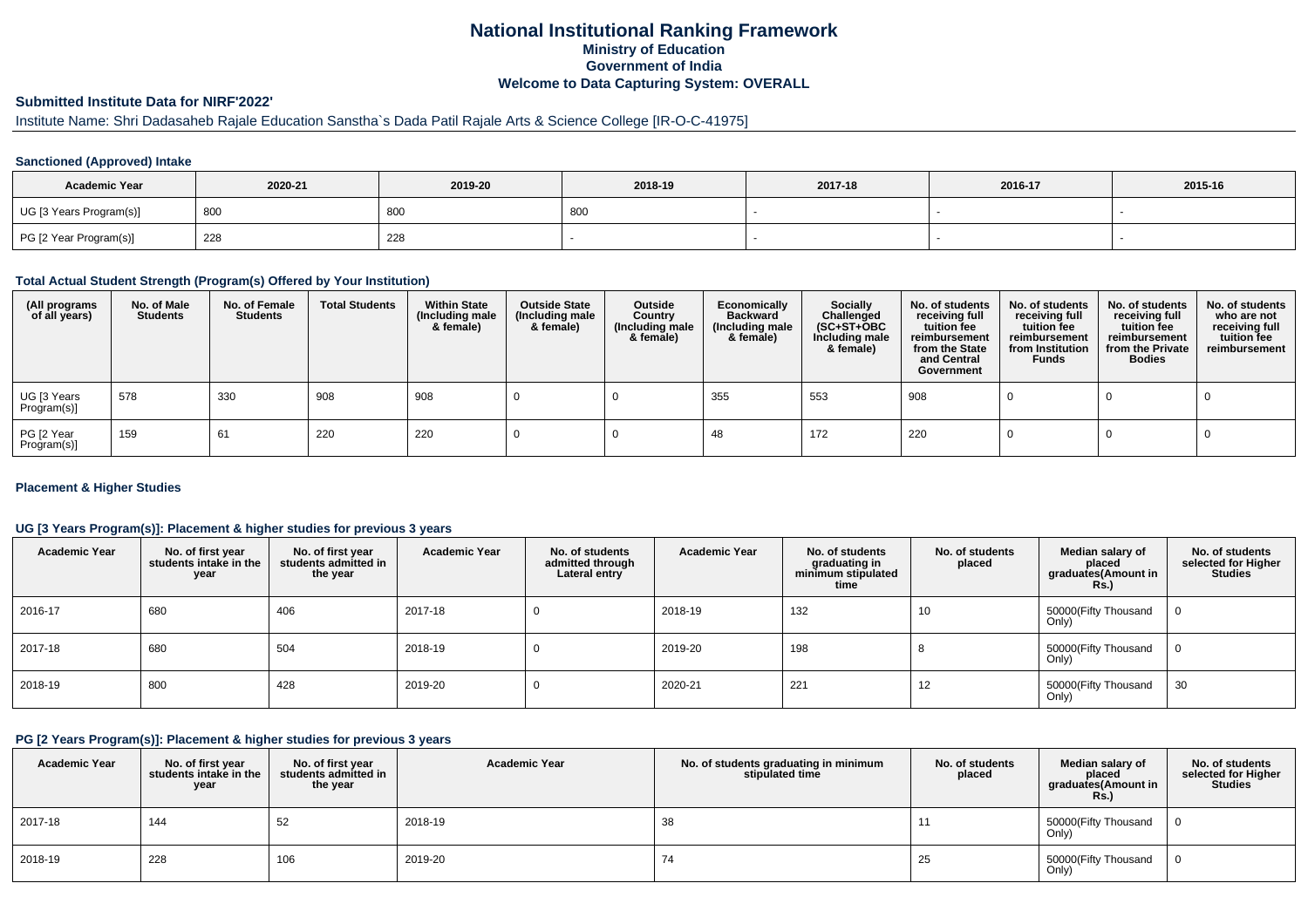| 2019-20 | 228 | 2020-21 |  | 50000 (Fifty Thousand<br>Only) |  |
|---------|-----|---------|--|--------------------------------|--|
|         |     |         |  |                                |  |

#### **Ph.D Student Details**

| Ph.D (Student pursuing doctoral program till 2020-21 Students admitted in the academic year 2020-21 should not be entered here.) |                                                                                                                                  |                                                            |   |  |  |
|----------------------------------------------------------------------------------------------------------------------------------|----------------------------------------------------------------------------------------------------------------------------------|------------------------------------------------------------|---|--|--|
|                                                                                                                                  | <b>Total Students</b>                                                                                                            |                                                            |   |  |  |
| Full Time                                                                                                                        |                                                                                                                                  | 0                                                          |   |  |  |
| Part Time                                                                                                                        |                                                                                                                                  | 0                                                          |   |  |  |
|                                                                                                                                  |                                                                                                                                  | No. of Ph.D students graduated (including Integrated Ph.D) |   |  |  |
|                                                                                                                                  | 2020-21                                                                                                                          | 2019-20<br>2018-19                                         |   |  |  |
| Full Time                                                                                                                        |                                                                                                                                  | 0                                                          |   |  |  |
| Part Time                                                                                                                        |                                                                                                                                  | 0                                                          |   |  |  |
|                                                                                                                                  | PG (Student pursuing MD/MS/DNB program till 2020-21 Students admitted in the academic year 2021 - 22 should not be entered here) |                                                            |   |  |  |
|                                                                                                                                  | Number of students pursuing PG (MD/MS/DNB) program                                                                               |                                                            | O |  |  |
| No. of students Graduating in PG (MD/MS/DNB) program                                                                             |                                                                                                                                  |                                                            |   |  |  |
| 2020-21                                                                                                                          | 2019-20<br>2018-19                                                                                                               |                                                            |   |  |  |
|                                                                                                                                  |                                                                                                                                  | 0                                                          |   |  |  |

#### **Online Education**

| 1. Does all programs/courses were completed on time.                                            |                                                                                       | No                                                                             |                                                |  |  |
|-------------------------------------------------------------------------------------------------|---------------------------------------------------------------------------------------|--------------------------------------------------------------------------------|------------------------------------------------|--|--|
| 2. Measures taken to complete the syllabus of courses and programs.                             |                                                                                       |                                                                                |                                                |  |  |
| 3. The period of delay in completion of syllabus (in months).                                   |                                                                                       |                                                                                |                                                |  |  |
| 4. The period of delay in conducting exams (in months).                                         |                                                                                       |                                                                                |                                                |  |  |
| <b>Portal Name</b>                                                                              | No. of students offered online courses which have credit<br>transferred to transcript | Total no, of online courses which have credit transferred<br>to the transcript | Total no. of credits transferred to transcript |  |  |
| Swayam                                                                                          |                                                                                       |                                                                                |                                                |  |  |
| 5. No. of courses developed and available online on Swayam platform by your institution faculty |                                                                                       |                                                                                |                                                |  |  |

## **Financial Resources: Utilised Amount for the Capital expenditure for previous 3 years**

| <b>Academic Year</b>                                                                                 | 2020-21                                                            | 2019-20                                          | 2018-19                                           |  |  |  |  |  |
|------------------------------------------------------------------------------------------------------|--------------------------------------------------------------------|--------------------------------------------------|---------------------------------------------------|--|--|--|--|--|
|                                                                                                      | <b>Utilised Amount</b>                                             | <b>Utilised Amount</b>                           | <b>Utilised Amount</b>                            |  |  |  |  |  |
| Annual Capital Expenditure on Academic Activities and Resources (excluding expenditure on buildings) |                                                                    |                                                  |                                                   |  |  |  |  |  |
| Library                                                                                              | 247492 (Two Lakhs Forty Seven Thousand Four Hundred<br>Ninety Two) | 149032 (One Lakh Forty Nine Thousand Thirty Two) | 92162 (Ninety Two Thousand One Hundred Sixty Two) |  |  |  |  |  |
| New Equipment for Laboratories                                                                       | 4800 (Four Thousand Eight Hundred)                                 | 0 (Zero)                                         | 0 (Zero)                                          |  |  |  |  |  |
| <b>Engineering Workshops</b>                                                                         | 0 (Zero)                                                           | 0 (Zero)                                         | 0 (Zero)                                          |  |  |  |  |  |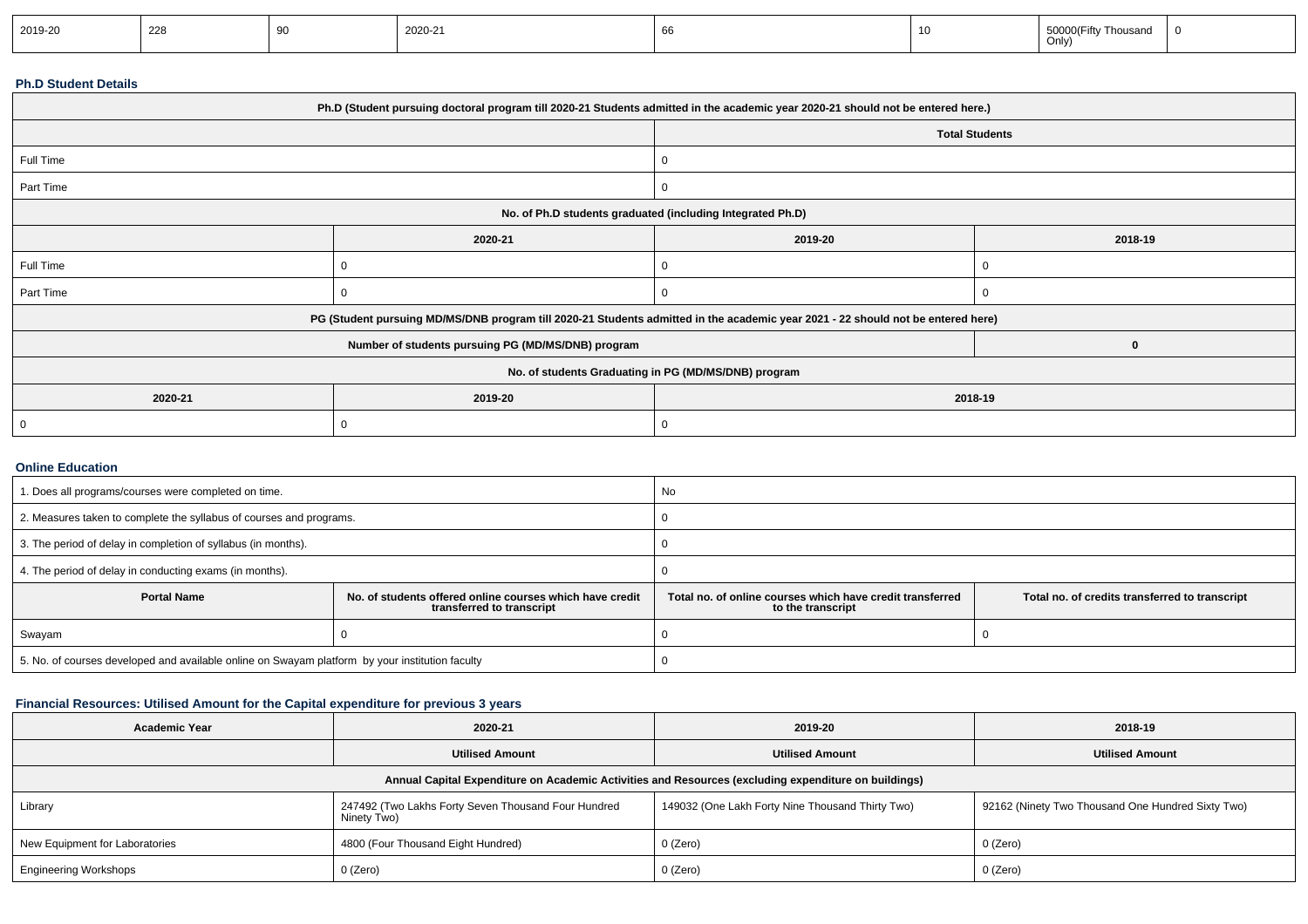| Other expenditure on creation of Capital Assets (excluding<br>expenditure on Land and Building) | Seven Hundred Eighty Nine) | 53169789 (Five Crores Thirty One Lakhs Sixty Nine Thousand ) 48470400 (Four Crores Eighty Four Lakhs Seventy Thousand | 41400225 (Four Crores Fourteen Lakhs Two Hundred Twenty |
|-------------------------------------------------------------------------------------------------|----------------------------|-----------------------------------------------------------------------------------------------------------------------|---------------------------------------------------------|
|-------------------------------------------------------------------------------------------------|----------------------------|-----------------------------------------------------------------------------------------------------------------------|---------------------------------------------------------|

#### **Financial Resources: Utilised Amount for the Operational expenditure for previous 3 years**

| <b>Academic Year</b>                                                                                                                                                                            | 2020-21                                                                                 | 2019-20                                                                              | 2018-19                                                               |  |  |  |  |  |
|-------------------------------------------------------------------------------------------------------------------------------------------------------------------------------------------------|-----------------------------------------------------------------------------------------|--------------------------------------------------------------------------------------|-----------------------------------------------------------------------|--|--|--|--|--|
|                                                                                                                                                                                                 | <b>Utilised Amount</b>                                                                  | <b>Utilised Amount</b>                                                               | <b>Utilised Amount</b>                                                |  |  |  |  |  |
| <b>Annual Operational Expenditure</b>                                                                                                                                                           |                                                                                         |                                                                                      |                                                                       |  |  |  |  |  |
| Salaries (Teaching and Non Teaching staff)                                                                                                                                                      | 51977555 (Five Crores Nineteen Lakhs Seventy Seven<br>Thousand Five Hundred Fifty Five) | 44316866 (Four Crores Forty Three Lakhs Sixteen Thousand<br>Eight Hundred Sixty Six) | 38700455 (Three Crores Eighty Seven Lakhs Four Hundred<br>Fifty Five) |  |  |  |  |  |
| Maintenance of Academic Infrastructure or consumables and<br>other running expenditures (excluding maintenance of hostels<br>and allied services, rent of the building, depreciation cost, etc) | 9770 (Nine Thousand Seven Hundred Seventy)                                              | 3908 (Three Thousand Nine Hundred Eight)                                             | 7500 (Seven Thousand Five Hundred)                                    |  |  |  |  |  |
| Seminars/Conferences/Workshops                                                                                                                                                                  | 40496 (Forty Thousand Four Hundred Ninety Six)                                          | 265431 (Two Lakhs Sixty Five Thousand Four Hundred Thirty<br>One)                    | 379558 (Three Lakhs Seventy Thousand Five Hundred Fifty<br>Eight)     |  |  |  |  |  |

#### **IPR**

| Calendar year            | 2020 | 2019 | 2018 |
|--------------------------|------|------|------|
| No. of Patents Published |      |      |      |
| No. of Patents Granted   |      |      |      |

### **Sponsored Research Details**

| <b>Financial Year</b>                    | 2020-21 | 2019-20 | 2018-19 |
|------------------------------------------|---------|---------|---------|
| Total no. of Sponsored Projects          |         |         |         |
| Total no. of Funding Agencies            |         |         |         |
| Total Amount Received (Amount in Rupees) |         |         |         |
| Amount Received in Words                 | Zero    | Zero    | Zero    |

### **Consultancy Project Details**

| <b>Financial Year</b>                    | 2020-21 | 2019-20 | 2018-19 |  |
|------------------------------------------|---------|---------|---------|--|
| Total no. of Consultancy Projects        |         |         |         |  |
| Total no. of Client Organizations        |         |         |         |  |
| Total Amount Received (Amount in Rupees) |         |         |         |  |
| Amount Received in Words                 | Zero    | Zero    | Zero    |  |

## **Executive Development Program/Management Development Programs**

| <b>Financial Year</b>                                                           | 2020-21 | 2019-20 | 2018-19 |  |
|---------------------------------------------------------------------------------|---------|---------|---------|--|
| Total no. of Executive Development Programs/ Management<br>Development Programs |         |         |         |  |
| Total no. of Participants                                                       |         |         |         |  |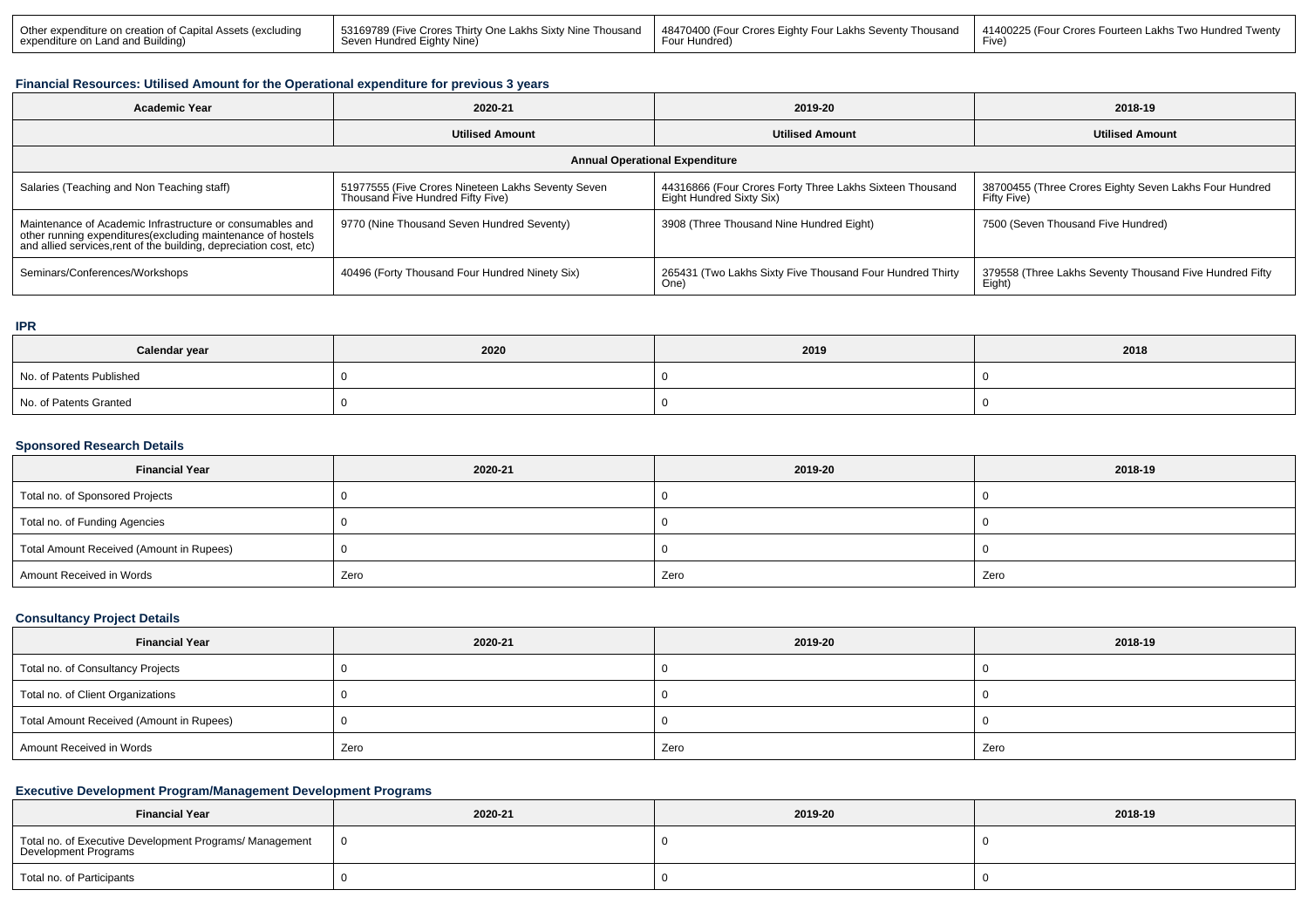| Total Annual Earnings (Amount in Rupees)(Excluding Lodging<br>& Boarding Charges) |      |      |      |  |
|-----------------------------------------------------------------------------------|------|------|------|--|
| Total Annual Earnings in Words                                                    | Zero | Zero | Zero |  |

### **PCS Facilities: Facilities of physically challenged students**

| 1. Do your institution buildings have Lifts/Ramps?                                                                                                         | Yes, more than 80% of the buildings |
|------------------------------------------------------------------------------------------------------------------------------------------------------------|-------------------------------------|
| 2. Do your institution have provision for walking aids, including wheelchairs and transportation from one building to another for<br>handicapped students? | Yes                                 |
| 3. Do your institution buildings have specially designed toilets for handicapped students?                                                                 | Not available                       |

### **Accreditation**

#### **NBA Accreditation**

| 1.Does vour institute have a valid NBA Accreditation? | NO. |
|-------------------------------------------------------|-----|
|                                                       |     |

#### **NAAC Accreditation**

| 1. Does vour institute have a valid NAAC Accreditation? | <b>NO</b> |
|---------------------------------------------------------|-----------|
|---------------------------------------------------------|-----------|

## **Faculty Details**

| Srno            | <b>Name</b>                      | Age | <b>Designation</b>                                  | Gender | Qualification | <b>Experience (In</b><br>Months) | <b>Currently working</b><br>with institution? | <b>Joining Date</b> | <b>Leaving Date</b>      | <b>Association type</b> |
|-----------------|----------------------------------|-----|-----------------------------------------------------|--------|---------------|----------------------------------|-----------------------------------------------|---------------------|--------------------------|-------------------------|
| $\mathbf{1}$    | Dr Dalve D R                     | 33  | <b>Assistant Professor</b>                          | Male   | Ph.D          | 23                               | Yes                                           | 15-07-2019          | $\sim$                   | Adhoc / Contractual     |
| 2               | <b>DRAR</b><br><b>CHOURPAGAR</b> | 35  | <b>Assistant Professor</b>                          | Male   | Ph.D          | 111                              | Yes                                           | 16-10-2012          | $\overline{\phantom{a}}$ | Regular                 |
| 3               | Dr Bhise N H                     | 32  | <b>Assistant Professor</b>                          | Male   | Ph.D          | 34                               | Yes                                           | 11-08-2018          | $\sim$                   | Adhoc / Contractual     |
| 4               | DR J N NEHUL                     | 52  | <b>Assistant Professor</b>                          | Male   | Ph.D          | 312                              | Yes                                           | 03-07-1995          | $\sim$                   | Regular                 |
| $5\overline{)}$ | DR J T KANADE                    | 55  | Associate Professor                                 | Male   | Ph.D          | 312                              | Yes                                           | 11-07-1995          | $\sim$                   | Regular                 |
| 6               | Dr Jagtap B S                    | 35  | <b>Assistant Professor</b>                          | Male   | Ph.D          | 23                               | Yes                                           | 21-08-2019          | $\sim$                   | Adhoc / Contractual     |
| $\overline{7}$  | DR K G GAIKAWAD                  | 47  | <b>Assistant Professor</b>                          | Male   | Ph.D          | 156                              | Yes                                           | 03-06-2008          | $\sim$                   | Regular                 |
| 8               | DR M S TAMBOLI                   | 55  | <b>Assistant Professor</b>                          | Male   | Ph.D          | 324                              | Yes                                           | 25-07-1994          | $\sim$                   | Regular                 |
| 9               | DR N R KAKADE                    | 47  | <b>Assistant Professor</b>                          | Female | Ph.D          | 276                              | Yes                                           | 03-08-1998          | $\sim$                   | Regular                 |
| 10              | DR R J TEMKAR                    | 55  | Dean / Principal /<br>Director / Vice<br>Chancellor | Male   | Ph.D          | 336                              | Yes                                           | 21-07-1993          | $\sim$                   | Regular                 |
| 11              | DR R P GHULE                     | 52  | <b>Assistant Professor</b>                          | Male   | Ph.D          | 298                              | Yes                                           | 08-07-1996          | $\sim$                   | Regular                 |
| 12              | DR S B<br><b>DESHMUKH</b>        | 55  | <b>Assistant Professor</b>                          | Male   | Ph.D          | 324                              | Yes                                           | 25-07-1994          | $\sim$                   | Regular                 |
| 13              | DR S D MHASKE                    | 46  | Associate Professor                                 | Female | Ph.D          | 264                              | Yes                                           | 23-08-1999          | $\sim$                   | Regular                 |
| 14              | DR S J DESHMUKH                  | 55  | <b>Assistant Professor</b>                          | Male   | Ph.D          | 336                              | Yes                                           | 21-07-1993          | $\sim$                   | Regular                 |
| 15              | DR S R BHARATE                   | 52  | <b>Assistant Professor</b>                          | Male   | Ph.D          | 312                              | Yes                                           | 03-07-1995          | $\sim$                   | Regular                 |